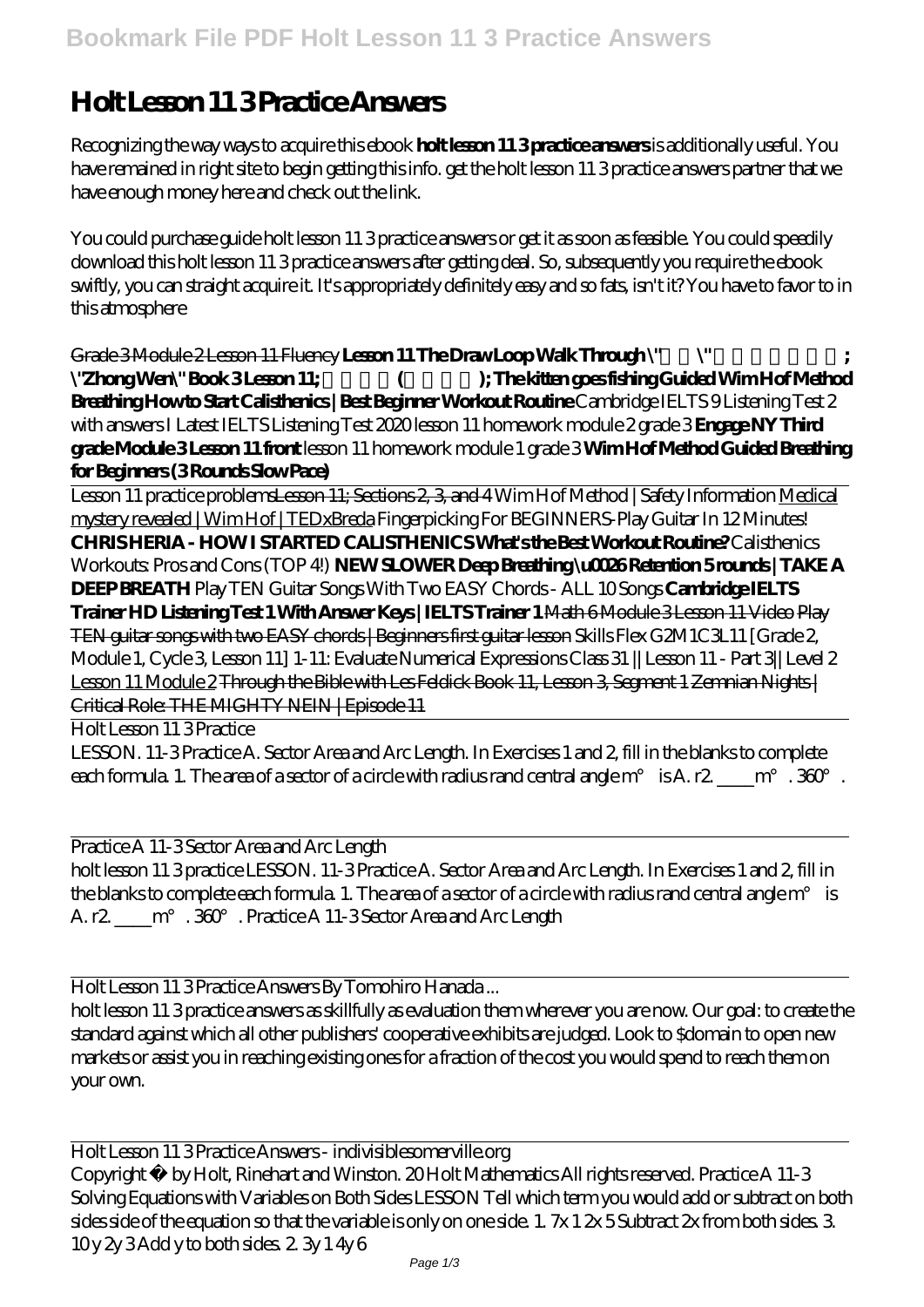LESSON Practice B 11-3 Solving Equations with Variables on ...

Holt Lesson 11 3 Practice Answers - bratt.nyanyan.me Get Free Holt Lesson 11 3 Practice Answersdone, you could acknowledge even more re this life, regarding the world. We meet the expense of you this proper as with ease as easy artifice to acquire those all. We present holt lesson 11 3 practice answers and numerous ebook

Holt Lesson 11 3 Practice Answers By Tomohiro Hanada V 109.01 ft3 11. V 166.3 cm3 Practice C 1. 2.6; 2.6 2.062 oz/in 3.3 1.04 in 3.3 4. 28.13 in 5. a cube with edge length 10 cm 6. 2.5 cm 7. V = 79.3 mm3 8. V = 139.4 ft3 45 11-3x-3 CS10\_G\_MECR710624\_C11\_AK.indd 45 4/14/11 7:15:45 PM

LESSON Practice A 11-3x-x Volume of Pyramids and Cones 3. The sum of the rolls is greater than or equal to 6 and the black cube shows a 3. a. Explain why the events are dependent. The events are dependent because P sum 6 is different when it is known that a black 3 occurred. b. Find the probability. \_ 1 9 4. The white cube shows an even number, and the sum is 8. a. Explain why the events are dependent.

LESSON Practice B 11-3 Independent and Dependent Events A bag contains 5 red, 3 green, 4 blue, and 8 yellow marbles. Find the probability of randomly selecting a green marble, and then a yellow marble if the first marble is replaced.

LESSON Practice B 11-3 Independent and Dependent Events Holt Lesson 11 3 Practice File Type PDF Holt Lesson 11 3 Practice Answers By Tomohiro Hanada here, after getting the soft fie of PDF and serving the associate to provide, you can as a consequence locate new book collections. We are the best place to want for your referred book. And now, your era to acquire this holt lesson 11 3 practice

Holt Lesson 11 3 Practice Answers Lesson 11-1 180 Lesson 11-2 181 Lesson 11-3 182 Lesson 11-4 184 Lesson 11-5 185 Lesson 11-6 187 Lesson 11-7 189 Lesson 11-8 190 Lesson 11-9 191 Chapter 11 Review 192 Chapter 11 Big Idea Questions 196 Chapter 12 Key Vocabulary 198 Lesson 12-1 200 Lesson 12-2 201 Lesson 12-3 203 Lesson 12-4 204 Lesson 12-5 205 Lesson 12-6 206 Lesson 12-7 207

Holt Algebra 1 - Sr. Mai 2913.3 cm3 1728 ft3 1138.8 cm3 16 cm 17 cm 16 ft 18 ft 18 ft 23 cm 19 cm 20 cm 324 ft3 6358.5 in3 3299.2 m3 124 m 205 m 15 in. 27 in. 12 ft 9 ft 9 ft Practice B 6-7 Volume of Pyramids and Cones LESSON 140 in 3 9454.2 cm3 780 m3 339.1 in3 Possible answer: Find the volume of each figure to the nearest tenth of a unit. 1. 2. 3. Find the missing ...